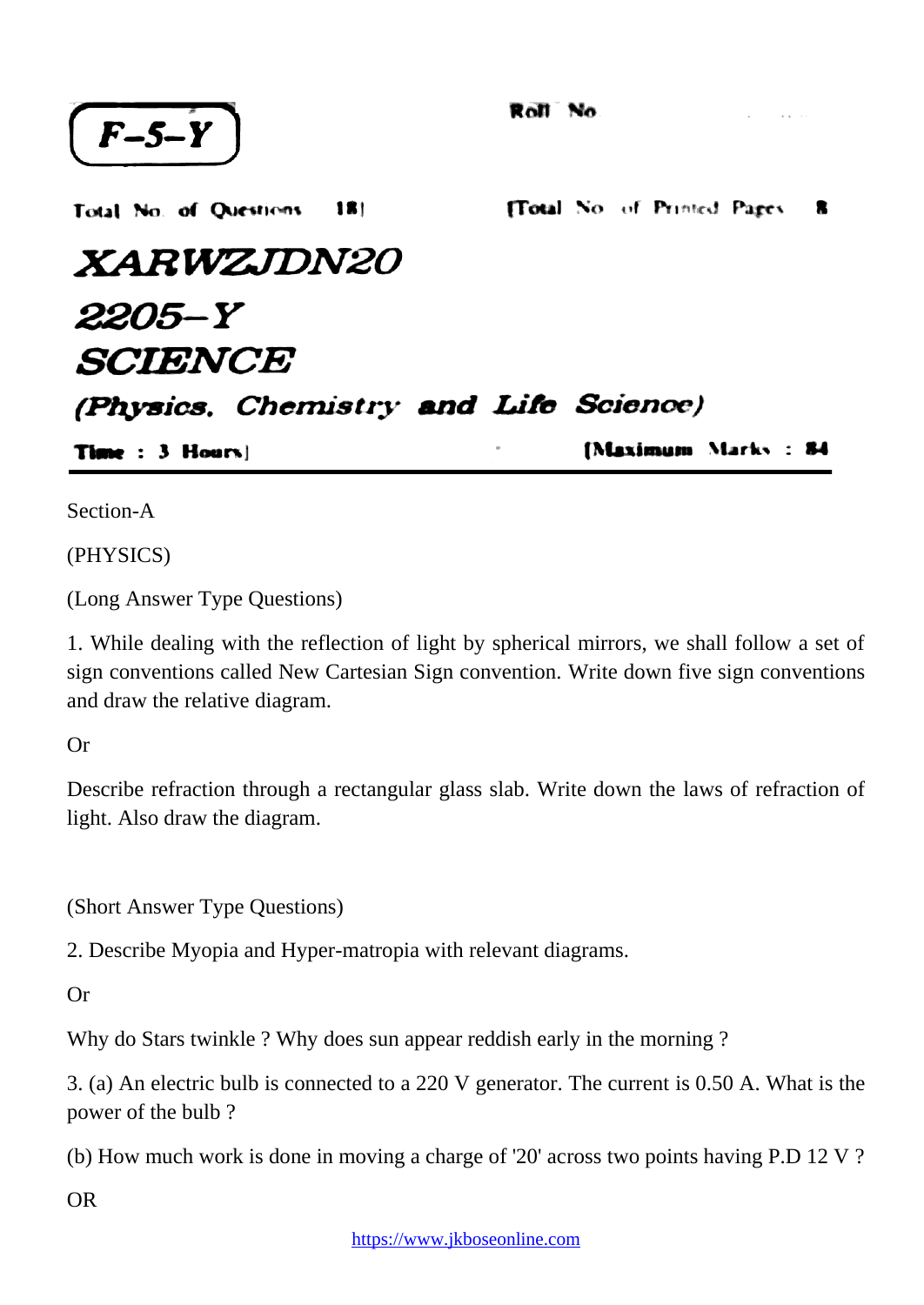(a) Iron has electrical resistivity of 10.0 x  $10^{-8}$   $\Omega$ m and mercury has electrical resistivity of 94.0 x  $10^{-8}$   $\Omega$ m, which is a better conductor and why ?

(b) Why are coils of electric toasters and electric irons made of an alloy rather than a pure metal ?

4. Explain principle and working of an electric molar. Draw a labelled diagram

Or

- (a) State Fleming's Left-hand rule.
- (b) What is the role of split rings in an electric motor?

## 5. Missing

## 6.

(i) Missing

- (ii) Missing
- (iii) The S.I. unit of electric charge is :
- (A) Watt 'W'
- (B) Coulomb 'C'
- (C) Volt 'V'
- (D) None of these
- (iv) Which of the following is not an example of a biomass energy source ?
- (A) Wood
- (C) Nuclear energy
- (B) Gobar gas
- (D) Coal

Section-B

## (CHEMISTRY)

(Long Answer Type Questions)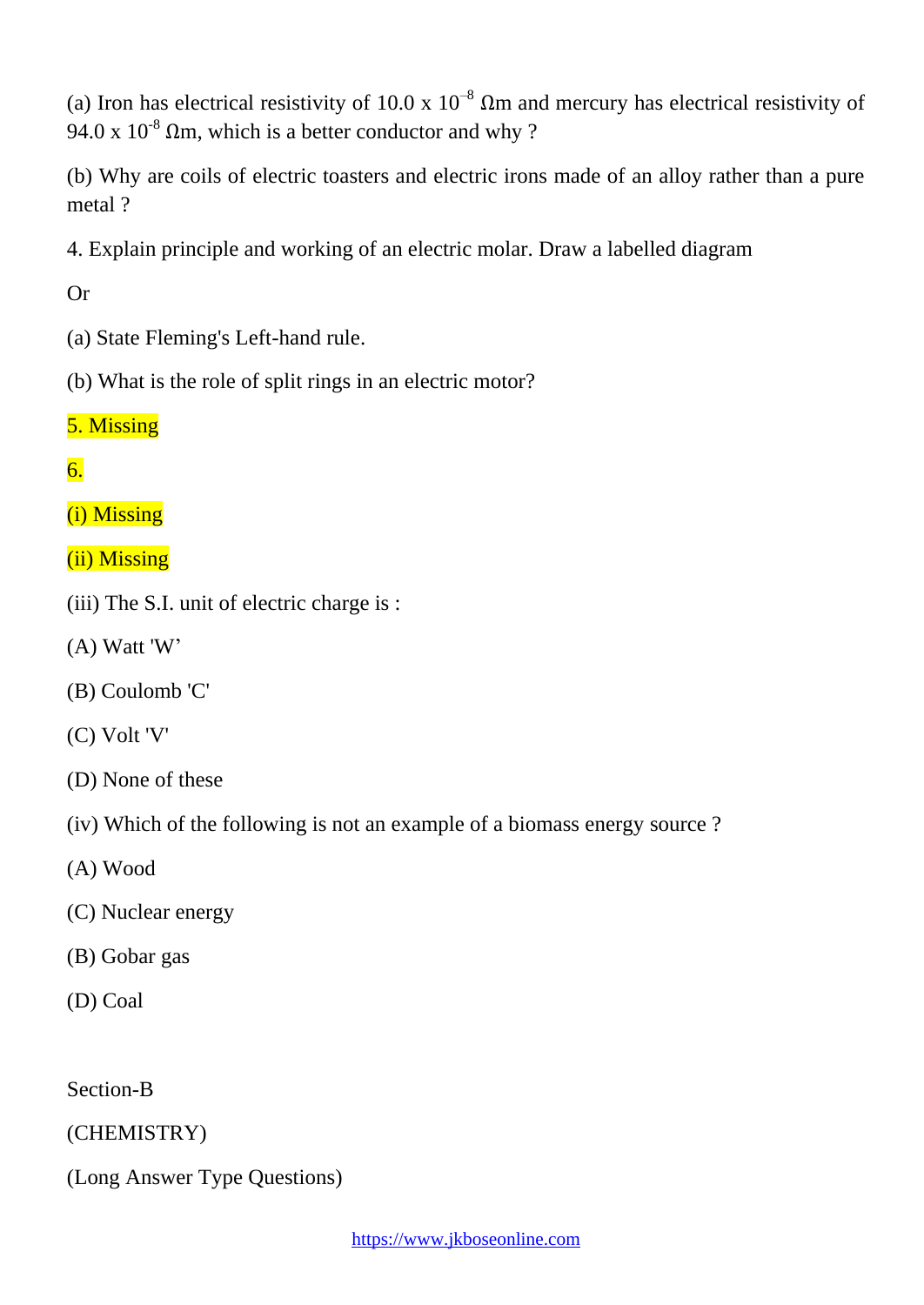7. Explain the formation of scum when hard water is treated with soap. Why does micelle formation take place ? When soap is added to water?

Or

(a) What is homologous series ? Explain with an example.

(b) What is Hydrogenation ?

(Short Answer Type Questions)

8. What do you mean by Precipitation reaction ? Explain by giving examples.

Or

What do you mean by exothermic and endothermic reactions ? Give examples for both.

9. Write electronic configuration of Nitrogen and Phosphorous belonging to group 15 of periodic table. Which of these will be more electronegative ? Why ?

Or

Compare and contrast the arrangements of elements in Mendeleev's periodic table and Modern periodic table.

(a) Define the following terms :

(i) Ore

(ii) Mineral

(iii) Gangue

(b) Name two metals that are found in nature in the free state.

Or

What are amphoteric oxides ? Give two examples of amphoteric oxides.

(Very Short Answer Type Questions)

11. (i) Draw the structures of cyclohexane  $(C_6H_{12})$  and Benzene  $(C_6H_6)$ .

(ii) Why does dry HCL gas not change the colour of the dry litmus paper ?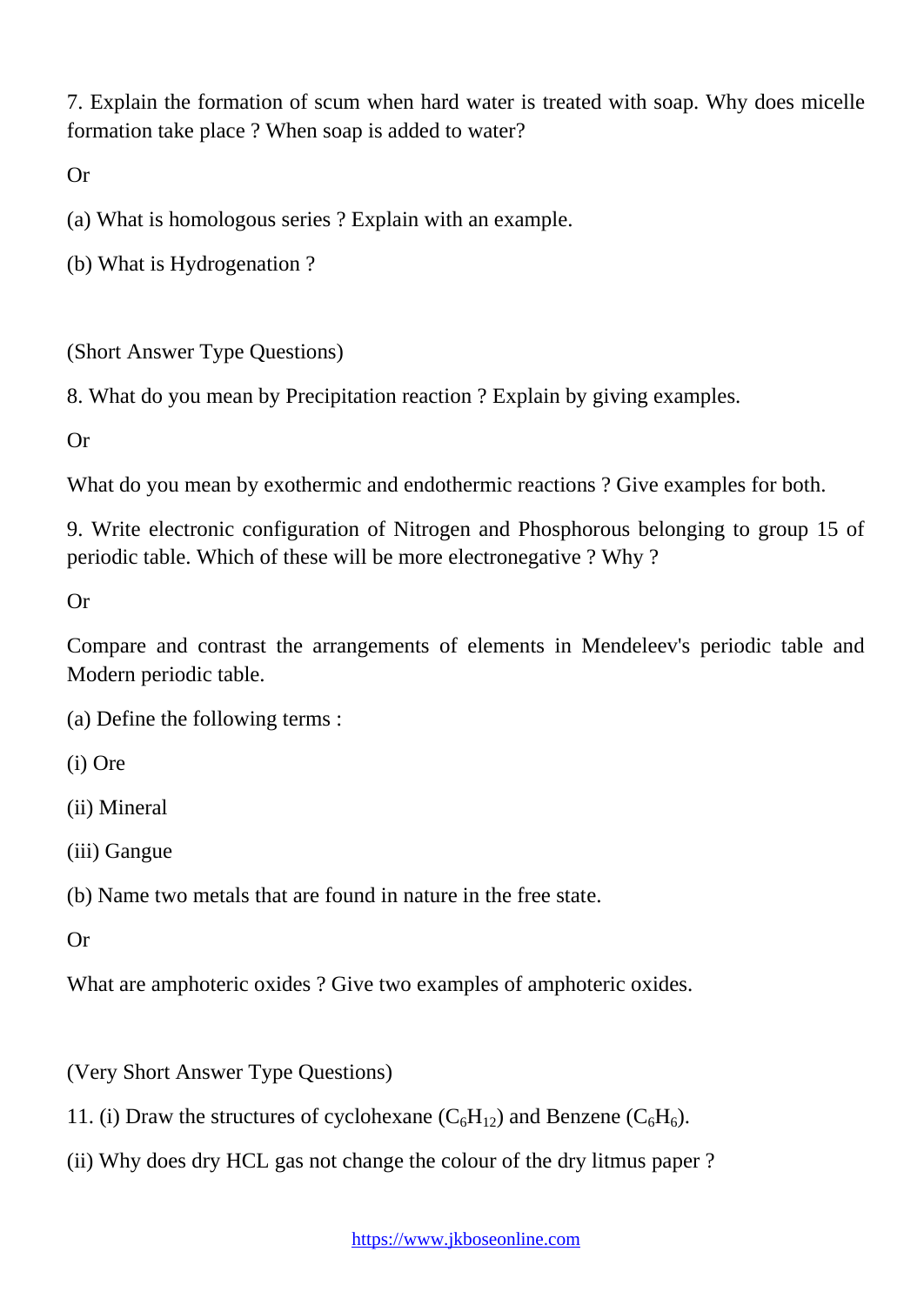(iii) What is a neutralisation reaction ? Give an example.

(Multiple Choice Questions)

12. (i) A solution reacts with crushed egg-shells to give  $CO<sub>2</sub>$ , gas that terms lime water milky. The solution contains :

- (A) NaCl
- (B) HCl
- (C) LiCl
- (D) KCl
- (ii) An alloy is a homogenous mixture of two or more:
- (A) Metals
- (B) A metal and a non-metal
- (C) Non-metals only
- (D) Both (A) and (B)
- (iii) Which of the following pairs will give displacement reaction?
- (A) NaCl solution and copper metal
- (B)  $MgCl<sub>2</sub>$  solution and aluminium metal
- $(C)$  FeSO<sub>4</sub> solution and silver metal
- (D)  $AgNO<sub>3</sub>$  solution and copper metal
- (iv)  $2AgCl(s) \xrightarrow{\text{Sunlight}} 2Ag(s) + Cl_2(g)$  is a :
- (A) Displacement reaction
- (B) Decomposition reaction
- (C) Oxidation reaction
- (D) None of these

Section-C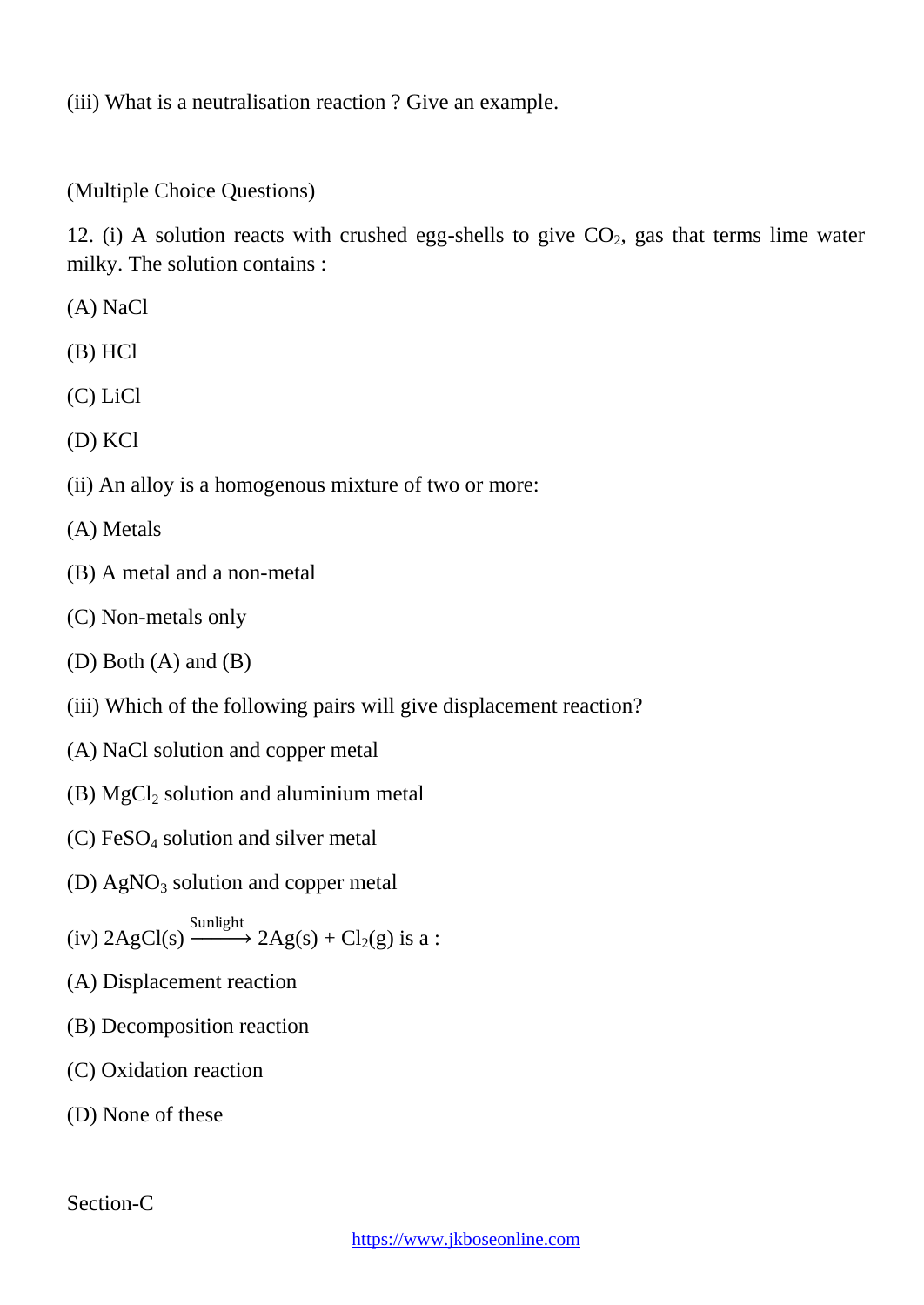(LIFE SCIENCE)

(Long Answer Type Questions)

13. Describe the process of excretion in human beings. Draw the structure of excretory system.

Or

(a) How is food transported in plants ?

(b) How are water and minerals transported in plants ?

(Short Answer Type Questions)

14. What is reflex action ? What is the role of brain in reflex action ?

Or

What are plant hormones? How do auxins promote the growth of a tendril around a support? https://www.jkboseonline.com

15. (a) Why is vegetative propagation practiced for growing some types of plants ?

(b) How will an organism be benefited if it reproduces through spores ?

Or

Describe fragmentation and regeneration in detail.

16. What are trophic levels ? Give an example of food chain and state the different trophic levels in it.

Or

How can you help in reducing the problems of waste disposal ? Give any two methods.

(Very Short Answer Type Questions)

(i) Why should we conserve forests and wildlife?